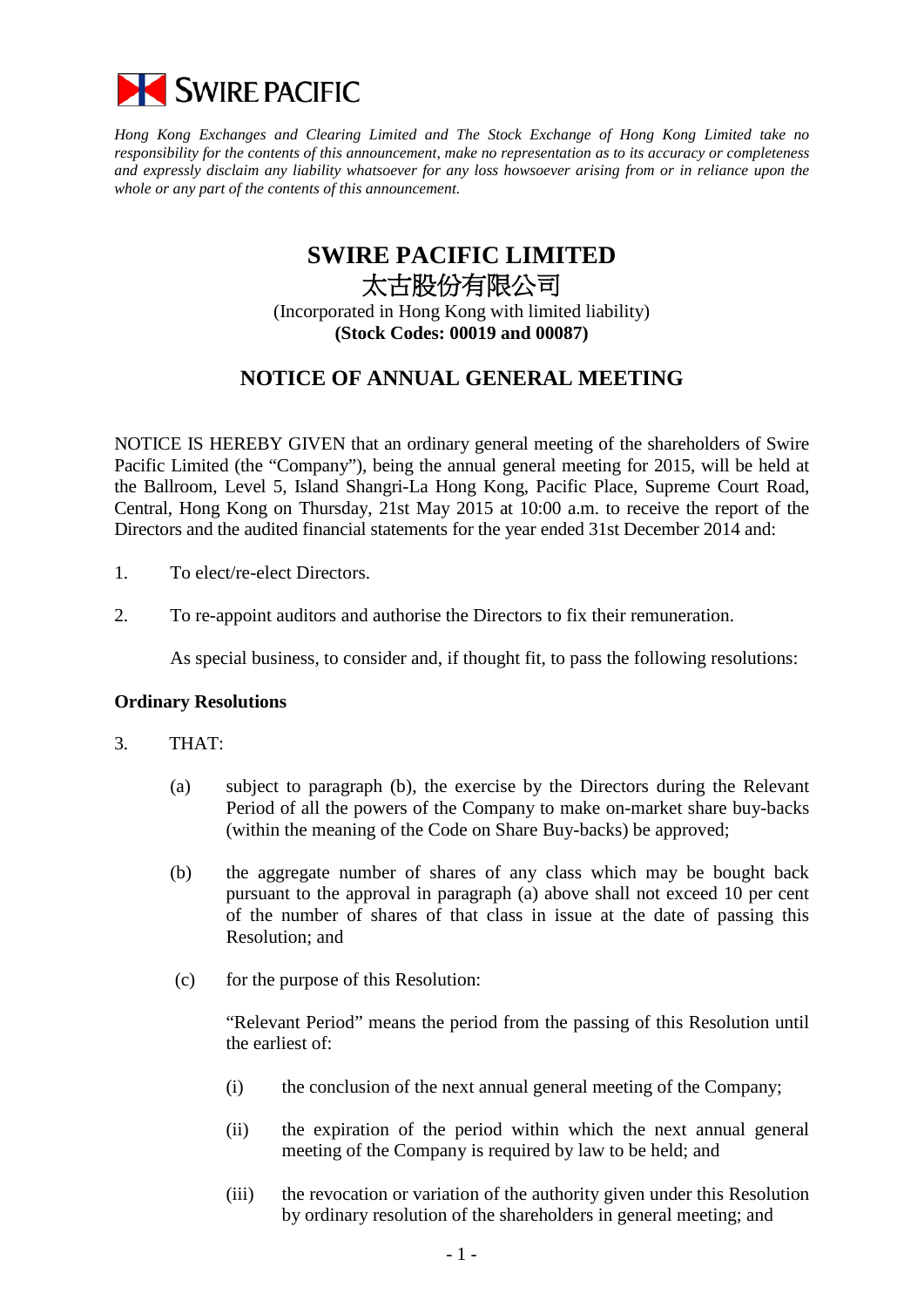

references to "shares" include securities which carry a right to subscribe for or purchase shares.

- 4. THAT:
	- (a) subject to paragraph (b), the exercise by the Directors during the Relevant Period of all the powers of the Company to allot, issue and deal with additional shares and to make or grant offers, agreements and options which will or might require the exercise of such powers during or after the end of the Relevant Period be approved;
	- (b) the aggregate number of shares of any class allotted or agreed conditionally or unconditionally to be allotted (whether pursuant to an option or otherwise) by the Directors pursuant to the approval in paragraph (a), otherwise than pursuant to (i) a Rights Issue or (ii) any scrip dividend or similar arrangement providing for the allotment of shares in lieu of the whole or part of a dividend on shares, shall not exceed 20 per cent of the number of shares of that class in issue at the date of passing this Resolution provided that the aggregate number of shares of any class so allotted (or so agreed conditionally or unconditionally to be allotted) pursuant to this Resolution wholly for cash shall not exceed 5 per cent of the number of shares of that class in issue at the date of passing this Resolution; and
	- (c) for the purpose of this Resolution:

"Relevant Period" means the period from the passing of this Resolution until the earliest of:

- (i) the conclusion of the next annual general meeting of the Company;
- (ii) the expiration of the period within which the next annual general meeting of the Company is required by law to be held; and
- (iii) the revocation or variation of the authority given under this Resolution by ordinary resolution of the shareholders in general meeting; and

"Rights Issue" means an offer of shares to holders of shares or any class thereof on the register on a fixed record date in proportion to their then holdings of such shares or class thereof (subject to such exclusions or other arrangements as the Directors may deem necessary or expedient in relation to fractional entitlements or having regard to any restrictions or obligations under the laws of, or the requirements of any recognised regulatory body or any stock exchange in, any territory outside Hong Kong).

By Order of the Board **SWIRE PACIFIC LIMITED** 太古股份有限公司

David Fu Company Secretary

Hong Kong, 14th April 2015